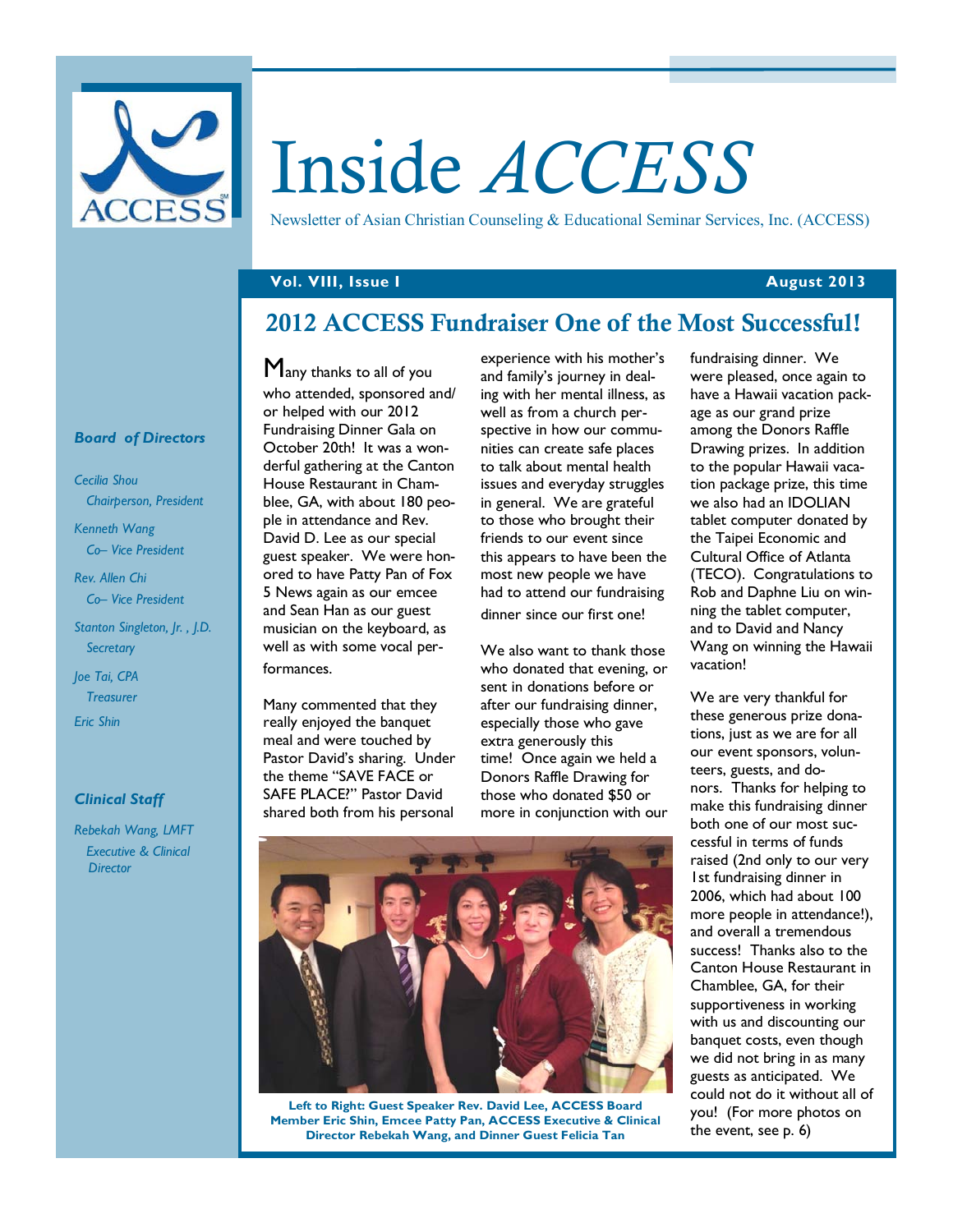## **Page 2** Inside ACCESS



*"Faith is being sure of what we HOPE for and certain of what we do not see…"* 

*-Hebrews 11:1* 

# **Message From the Executive Director**

Dear Supporters and Friends:

Welcome to those of you who have joined our mailing list since our fundraising dinner last fall! We are thankful for you, just as we are very thankful for those of you who have supported ACCESS since the very beginning of ACCESS in 2004. Yes, it's hard to believe that we are now celebrating our 9th Anniversary!

Like the last few years, we are incorporating an abbreviated annual report into our newsletter, for everyone's information, rather than publishing a more extensive annual report just for our donors. With some improvement in the economy, 2012 was a better year for us at ACCESS than the previous couple years, although still a struggle. Thanks to your generosity at our successful fundraising dinners, as well as God's

provision, we've been able to raise enough to keep us in the black at the end of the year the last couple years, as well as to stay in our main office, which we were in danger of having to give up. One couple was even generous enough to donate funds to cover six months of our rent!

Also included in this newsletter, "back by popular demand," although not a full page like last year, but still more than usual, I have included a number of photos from last year's fundraising dinner gala event (see page 6). Thanks again to Shawn Zhang for his help in capturing a number of our events through his wonderful photographs.

You'll see a number of developments reported on page 7, including the departure of our Chinesespeaking counselor Ruth Wu, also affecting our Chinese seminar speaking pool (see postponements on page 8).

Our next fundraising dinner is again coming up earlier this year than we usually have them, so please save October 19th on your calendars and note the enclosed flyer for ticket orders. If you need any additional flyers, or want to help spread the word about our event for ticket orders and/or sponsorships, you can download flyers, sponsorship forms, and sponsor letters from our website. We hope you will be able to join us!

On behalf of the Board of Directors and Staff at AC-CESS, thanks again for your part in helping to make what we do possible! We couldn't do it without you!

Gratefully, **Rebekah Wang,** LMFT Executive & Clinical Director

# **A Very Special Thanks to our ACCESS Partners!**



*Long time ACCESS Partners Mr. & Mrs. Cheng Kuang Lin at our recent Fundraising Dinner Gala* 

The "ACCESS Partner's Program" is designated for donors who wish to support ACCESS on a regular basis, whether monthly, quarterly, or annually. We greatly appreciate our *ACCESS Partners*, who have so generously stepped out in faith (especially during these tough economic times!) with the vision to help us further the mission of culturally-sensitive, affordable professional counseling services, to help bring hope and healing to those in need. While some had to discontinue their support for various reasons, we want to acknowledge our ACCESS Partners listed below for continuing to support us during 2012. If you would like to become (or rejoin as) an ACCESS Partner, please call or email Rebekah Wang.

**Dr. Rebecca Chang Jean & Tony Chow Leonard & Christina Leo Mr. & Mrs. Cheng Kuang Lin Dr. & Mrs. Philip Low** 

**Dr. Ching-I Pao Joshua & Julie Wang** 

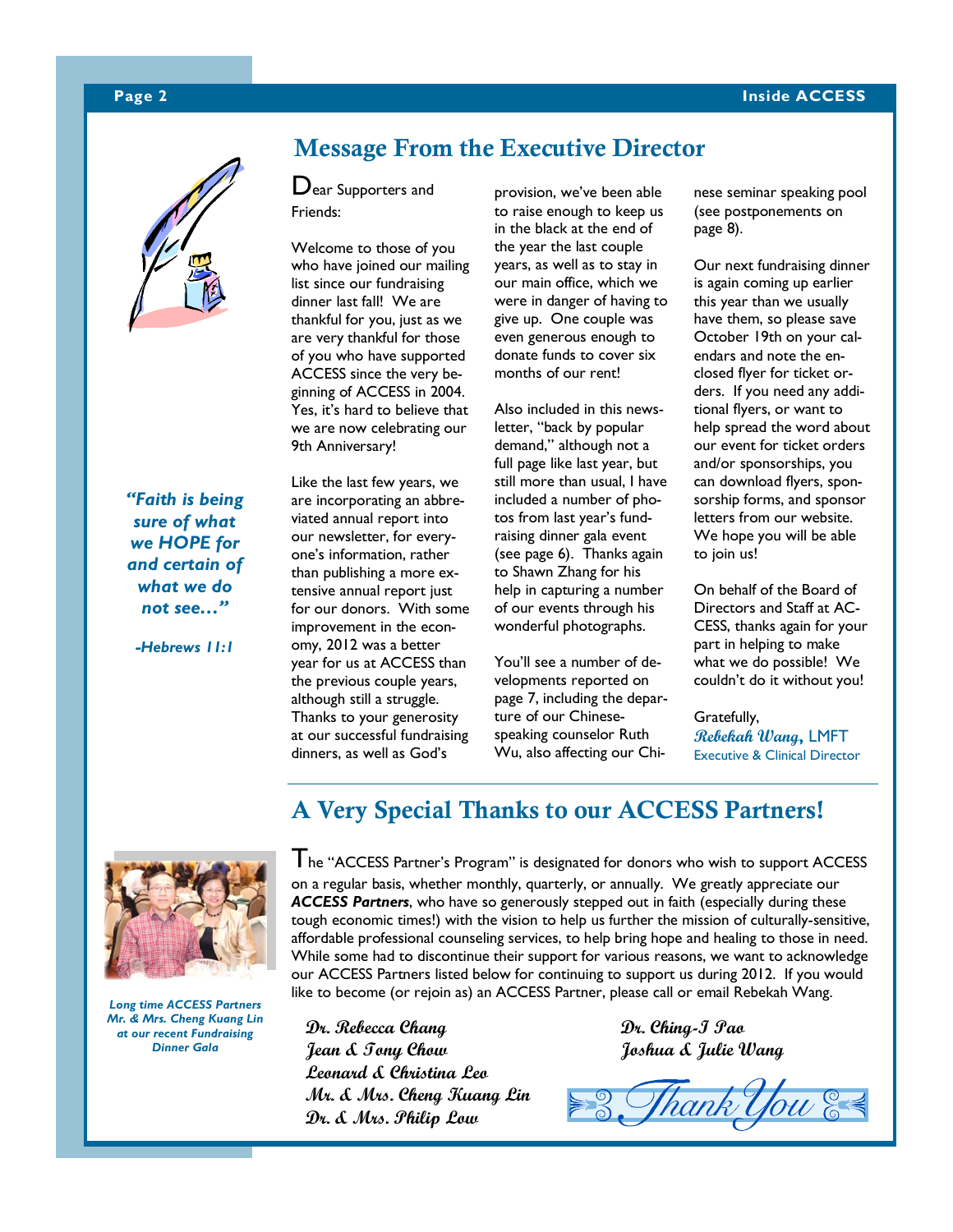# **ACCESS 2012 Report**

#### **— By Rebekah Wang, Executive & Clinical Director**

 $\bm{\mathsf{A}}$ s the economy has begun to show signs of gradual recovery, so also has ACCESS shown signs of gradual improvement in terms of client count and donations. The following diagrams depict the continuing overall increases in number of telephone and email inquiries (Fig. 1), since we began keeping records of them in at the end of 2005, as well as in the number of counseling clients served (Fig. 2). Note that Fig. 2 does not include the number of people served through our counseling groups and educational workshops and seminars.





**Fig. 1: Number of Telephone/Email Inquiries** 

**Fig. 2: Number of Client Counseling Sessions** 

As indicated in the diagrams above, more people continue to find out about ACCESS, and the needs are definitely out there! The number of telephone and email inquiries continues to climb. Even though we're a small organization, we still receive telephone calls from all around the country, from California to New York, and we have received email inquiries from as far away as Asia! Demand continues for our workshops and seminars. In 2012, despite needing to cancel or postpone some seminars, we still offered 11 workshops or talks to a total of about 140 people, with positive feedback on all of them. We gave our first seminar at Atlanta Chinese Christian Church-Northwest (ACCCNW) and started our first care and counseling ministry training seminar series. Five out of the 11 talks in 2012 were in Chinese, with one Youth-Parent communication seminar translated from English into Chinese. Aside from Asian language needs, we have also carried out our mission of more affordable counseling, especially to those in financial need, giving an average discount in 2012 of **45**% to our clients coming in for counseling, totaling over **\$1,500** (not including \$120 in Barnabas Fund subsidies), with some clients receiving *as much as a 75% discount!*

There is no doubt about the great need for services such as ours, and that we can begin to fill the void of counseling services for the Asian and Asian American population in the Metro Atlanta area, if not beyond. Because of the need, the lack of such services available in the area, and the positive responses we receive from people as they find out about us, and more importantly because of the call to this mission, we are confident that ACCESS can grow in order to help meet those needs, but we cannot do it alone. Every year there are many important budgeted expenses which we have to cut or do without due to lack of funds. With the recent economic crisis, we have seen some of our most difficult times financially, in 2009 having to cut personnel costs, and 2010 seeing our all-time lowest income level, but *we are thankful that 2011 and 2012 were not as low as 2010* (2012 Total Income: \$56,456.30). Over the years, we have been operating on an average of only about **45% of our budgeted needs**, with 2012 at 32% of our budgeted needs (2012 Total Expenses: \$54,518.71). We greatly need your help, and we are grateful for those of you who have already shown us so much support. Although there are more people supporting us in various ways, we acknowledge our 2012 donors on pages 2, 5 and 6.

*The full financial statements are available for review upon request at our offices during normal business hours with reasonable notice. The financial statements of Asian Christian Counseling & Educational Seminar Services, Inc. (ACCESS) have been reviewed by Director/Treasurer, Joe Tai, Certified Public Accountant according to the Generally Accepted Accounting Principles of AICPA.*



**Small group discussions during our ACCESS training seminar on care and counseling ministry at Atlanta Chinese Christian Church (ACCC)** 

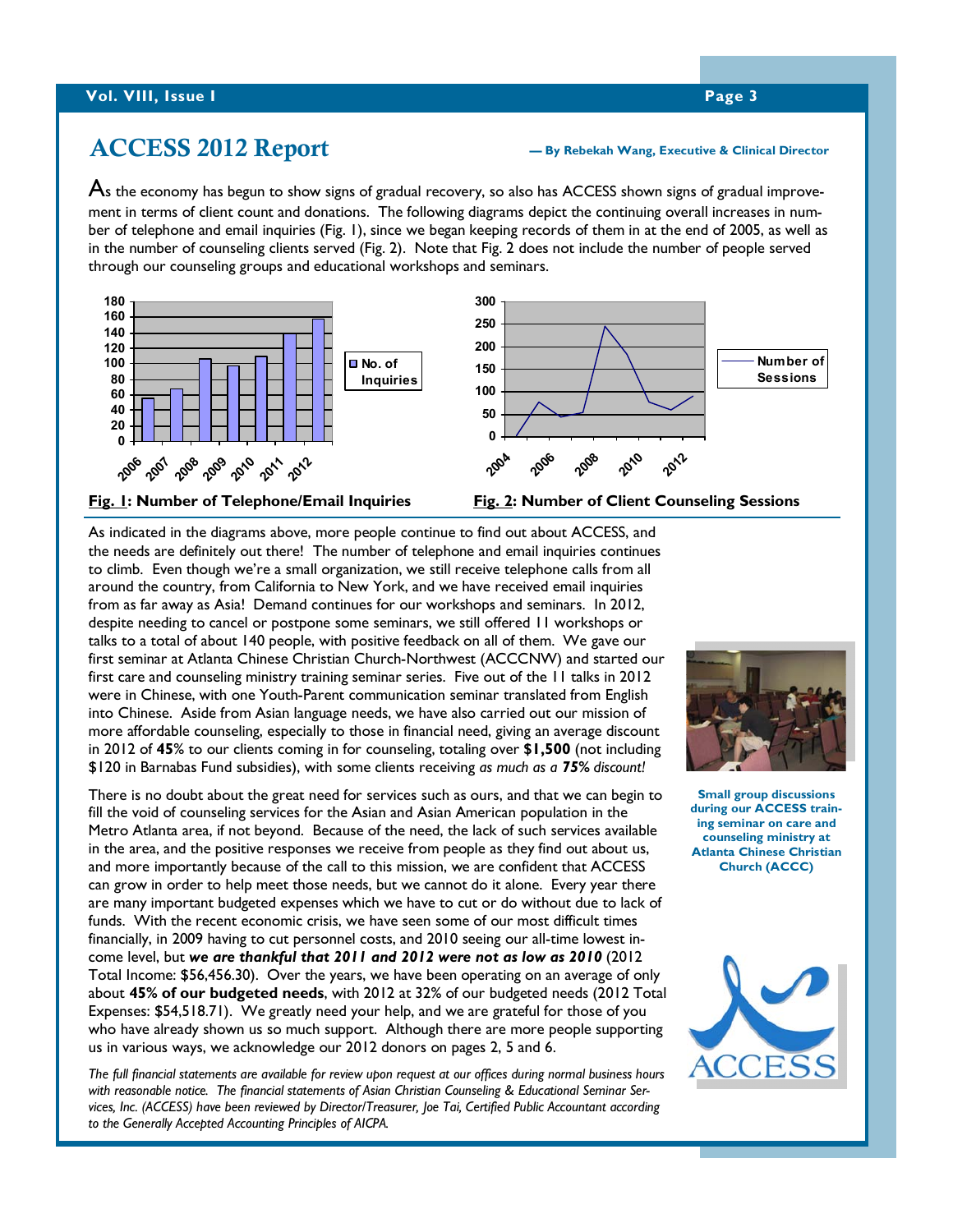

**2013 Fall Fundraising Dinner Musical Guest & Speaker Janie Chu performing at a benefit concert** 

*"It is more blessed to give than to receive." Acts 20:35* 

# **2013 ACCESS Fundraising Dinner Coming Soon!**

Plans have been under way for our upcoming 2013 Fundraising Dinner Gala. Although we usually have our event in early November, like last year, we will again be having our fundraising dinner a little earlier than usual this year (due to schedule conflicts in early November). Our 2013 Fundraising Dinner Gala this year will be on October 19th at the ever-supportive Canton House Restaurant in Chamblee under the theme "Hope, Healing, and Freedom."

For the first time, our musical guest will also be our main guest speaker! We are excited to have Janie Chu to come share with us through both word and music as our musical guest and keynote speaker. Some of you may remember Janie's brief sharing about her own counseling experience, along with her musical performance as our musical guest during our ACCESS 5th Anniversary Celebration and Fall Fundraising Dinner back in 2009. Janie is a singer-songwriter and multi-instrumental musician from the Atlanta area and a long-time friend of ACCESS.

Much has happened in Janie's life since she last performed for us in 2009. She has become involved in a cause about which she is passionate. She and her music have been featured in public service announcement (PSA) videos, she has performed for benefit concerts, she has given talks, she released her second album and a couple music videos, she's been interviewed and featured in various publications, and she is spearheading a musical compilation dedicated to fighting trafficking to be released in October. Last month she also kicked off a three month campaign, with benefit performances in Atlanta, Los Angeles, and Miami. With all in which she's been involved, we are so pleased that she is able to have the time to come to perform and speak at our humble fundraising event. Come hear Janie as she performs and shares about her own journey of healing and how it helped her rediscover her identity and transform her musical career to help others find hope, healing and freedom.

As usual, we will have a feast of a multi-course gourmet Chinese banquet and the chance at winning fun door prizes, in addition to Janie's musical performance and sharing, and a brief ACCESS presentation. We hope you'll be able to join us that evening and invite others. Your support enables us to provide culturally-sensitive and language-appropriate counseling services for the Asian and Asian American population in the Metro Atlanta area. For more information, please see the enclosed flyer. If you would like to help sponsor the event or know of any potential sponsors, sponsorship brochures and sponsorship letters are available. This includes donation of gifts for door prizes. Please look on our ACCESS website Events Page at www.asianchristiancounseling.org/events.shtml to download any of the forms or call our office at (770) 986-0800 to request them.

*ACCESS FUNDRAISING DINNER GALA OCTOBER 19th 2013 — SAVE THE DATE!* 



**2013 Fall Fundraising Dinner Musical Guest & Speaker Janie Chu with her band**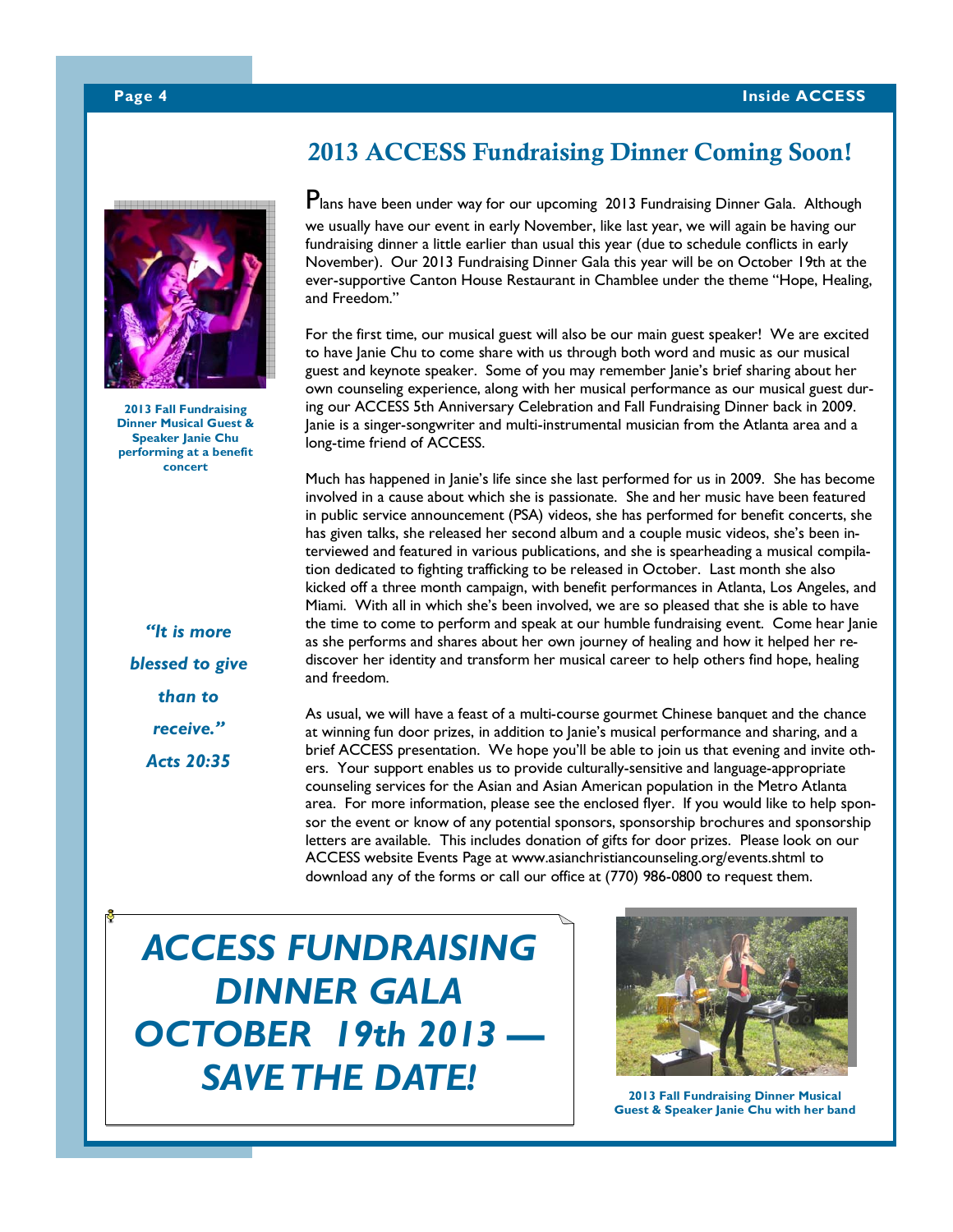# **2012 ACCESS Donor List**

ACCESS would like to sincerely thank the following donors for their support and contributions (including cash, noncash donations, and tax-deductible fundraising event ticket sales, but not ACCESS Partners or fundraising event sponsorships; see p. 2 for ACCESS Partners and next page for Sponsor list) to ACCESS during 2012:

#### *Church Support/Donations*

Atlanta Chinese Christian Church (ACCC) Atlanta Chinese Christian Church North (ACCCN) Atlanta Chinese Christian Church North West (ACCCNW)

#### *Foundations/Grants*

Chopstix for Charity/NAAAP-Atlanta GA Asian Pacific Islander Community Coalition (GAAPICC)/Ctr. for Pan Asian Community Services (CPACS) Home Depot Foundation (Matching Gift Center)

#### *Foundations/Grants (cont.)* McKesson Foundation (Matching Gift) PCA Foundation, Inc. PBI Foundation

#### *Business/Organization Donations*

DESMA Group, Inc./Mr. Frank Zhou KLH Investment, Inc./Ms. Evelyn Phuah Liu & Associates, P.C. Menden & Frieman ProBrand International, Inc. S&L Unlimited, Inc./Mr. & Mrs. Sean Liew Thai Chang Investment, LLC Ting Enterprise

#### *Individual Donors (excluding ACCESS Partners)*

Mr. & Mrs. Min Au-yeung MeiChi & YouWoo Cha Brendan Vogel & Ophelia Chan Dr. & Mrs. Tommy Chan Trude & Darrell Chan Mr. & Mrs. Daniel Chang Mr. & Mrs. Frank Chang Mr. & Mrs. Hai-Ru Chang Mrs. Elizabeth Chao Mr. & Mrs. Alexander Chee Mr. & Mrs. Wayne Chen Mr. & Mrs. Kuei Lin Cheng Mrs. Shiow Jen Cheng Qi Cheng Mrs. Gina Chiang Mr. & Mrs. Frank Chou Mr. & Mrs. Chun Tung (John) Chow Mr. & Mrs. Nelson Chu Mr. & Mrs. Peter Chyan Ms. Rena Crews Angie & William Cornwell Mr. Yanzhong Ding Yan Huang & Sihong Fan Mrs. Martha Frederickson Mr. & Mrs. Daniel Fu Aaron & Cecilia Hermes Mr. & Mrs. Jack Hsiao Lusa Hsieh Mr. & Mrs. Samuel Kai Sen Hsu David & Nana Huang Ms. Michelle Jen Mr. & Mrs. Peter Jeng

Mr. & Mrs. Johnny Khoo Ms. Margaret Kotow Mr. & Mrs. Patrick Ku Mr. & Mrs. Hong D. Kuo Dr. & Mrs. Edward Lai Kevin & An-ling Lam Ms. Wendy Lam Mr. & Mrs. Michael Lan Boon & Paulynn Lau Mr. Daniel Lee Rev. David D. Lee Mr. & Mrs. Fred Lee Mr. & Mrs. Kenny Lee Mrs. Ying Leng Mr. & Mrs. Tin-tsun Leung Mr. & Mrs. Lih Lim Russ & Ida Lin Mr. & Mrs. Jing Tian Ling David & Dora Liu Mr. & Mrs. Fulin Liu Mr. Hongbin Liu Rob & Daphne Liu Teh Mou Liu Mr. Tiebin (Kevin) Liu Yabin Liu Mr. David Loh Ting-Cheng Lu Ms. Dawn Ngo Dr. & Mrs. Jian Ouyang Mr. Anthony Pang Mr. Doug Robinson Mr. & Mrs. Robert Sand

Mr. & Mrs. Eric Shin Michael Day & Ivy Shou Mr. & Mrs. Philip Shou Mr. Stanton J. Singleton, Jr. Dr. & Mrs. James Siwy Mr. & Mrs. Joe Tai Becky & Jeremy Tan Victor & Felicia Tan Mr. Junlin Tang Mr. & Mrs. Bill Ting Mr. & Mrs. Thomas Tioe Ms. Sandra Upton Mrs. Adene Waldrop Mr. Abraham Wang Mr. & Mrs. David Wang Susan Liu & Keming Wang Mr. & Mrs. Kenneth Wang Ms. Lisa Wang Mei Man Wang Mr. & Mrs. Mike Wang Yujie Wei Jim & Sylvia Williamson Mr. & Mrs. William Wong Man Ling Woo Daqin Wu Mr. Shanrong Wu Mrs. Ken Xu Ms. Jui Yi Yao Mr. & Mrs. Shawn Zhang Ms. Grace Zhao Mr. & Mrs. Dewei Zhu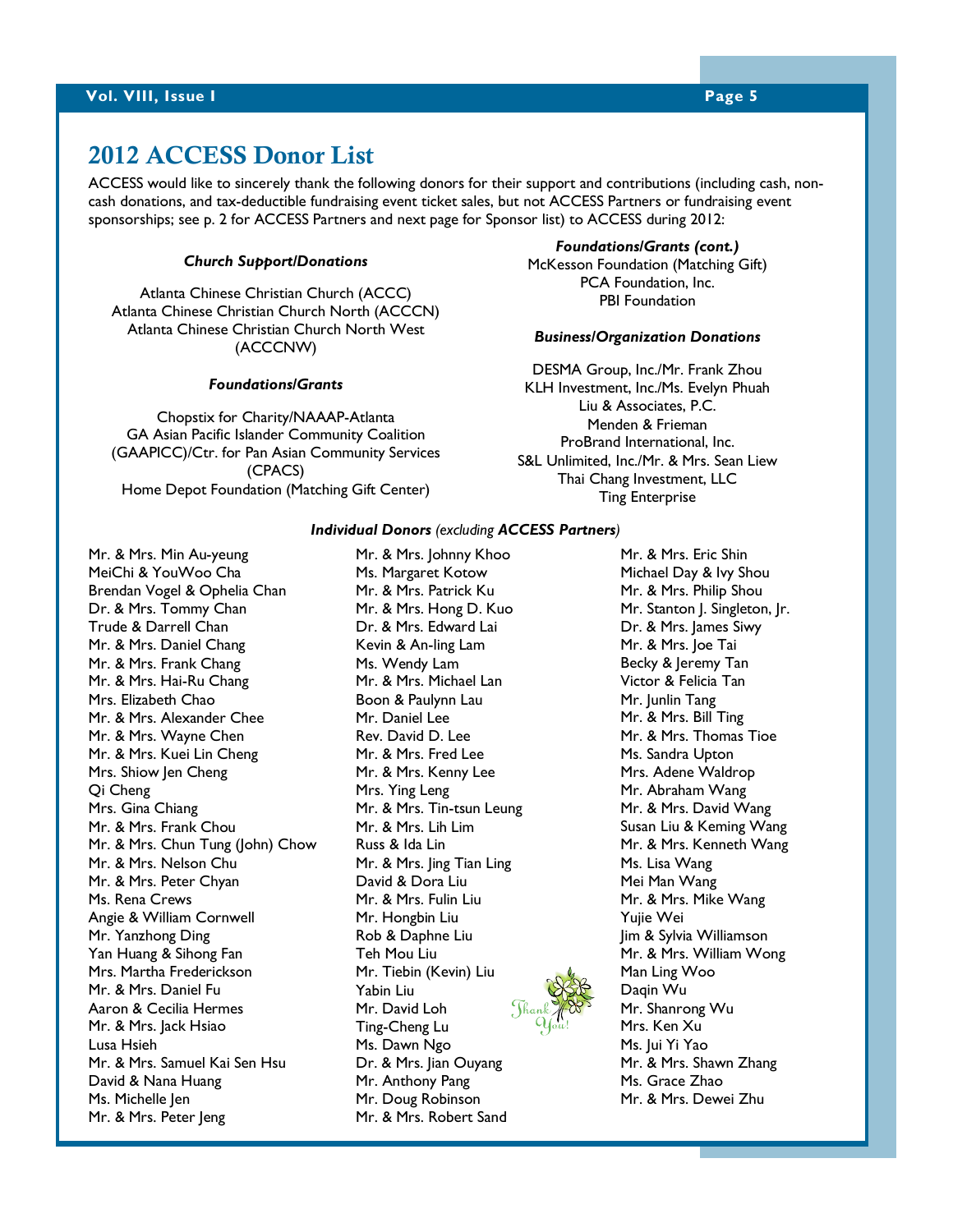#### **Page 6** Inside ACCESS **Inside ACCESS**



**2012 Fall Fundraising Dinner Guest Speaker** 

# **2012 Fall Fundraising Dinner Gala**



**Fundraising Dinner Guests** 

*-Photos by Shawn Zhang*



**2012 Fall Fundraising Dinner Musical Guest: Sean Han** 



**ACCESS Board Chairperson Cecilia Shou** 



**Fundraising Dinner Guests: The Tan Family** 



**ACCESS Fundraising Dinner Photographer Shawn Zhang and his wife Dr. Jane Zhong** 

# **Thanks to our 2012 Fundraising Dinner Sponsors!**



**Taiwan Counselor General Ann Kao honoring dinner guests with impromptu greetings on behalf of Taiwan and the Taipei Economic & Cultural Office (TECO), one of our event Gift Sponsors** 

#### **Platinum Sponsor**

Anonymous

**Gold Sponsor** 

Moore Colson, CPA

#### **Silver Sponsor**

Anonymous UBS Financial Services/ The Speigel Calvin Group

#### **Bronze Sponsor**

Womble Carlyle Sandridge & Rice

#### **Supporting Sponsor**

Kee Agency, Inc/Allstate Insurance Wall & Tong, LLP

#### **Gift Sponsor**

Pro Brand International, Inc. Mr. & Mrs. Philip Shou Mr. Stanton J. Singleton, Jr. Ms. Tricia Sung Taipei Economic & Cultural Office (TECO) Dr. & Mrs. Leon Yuan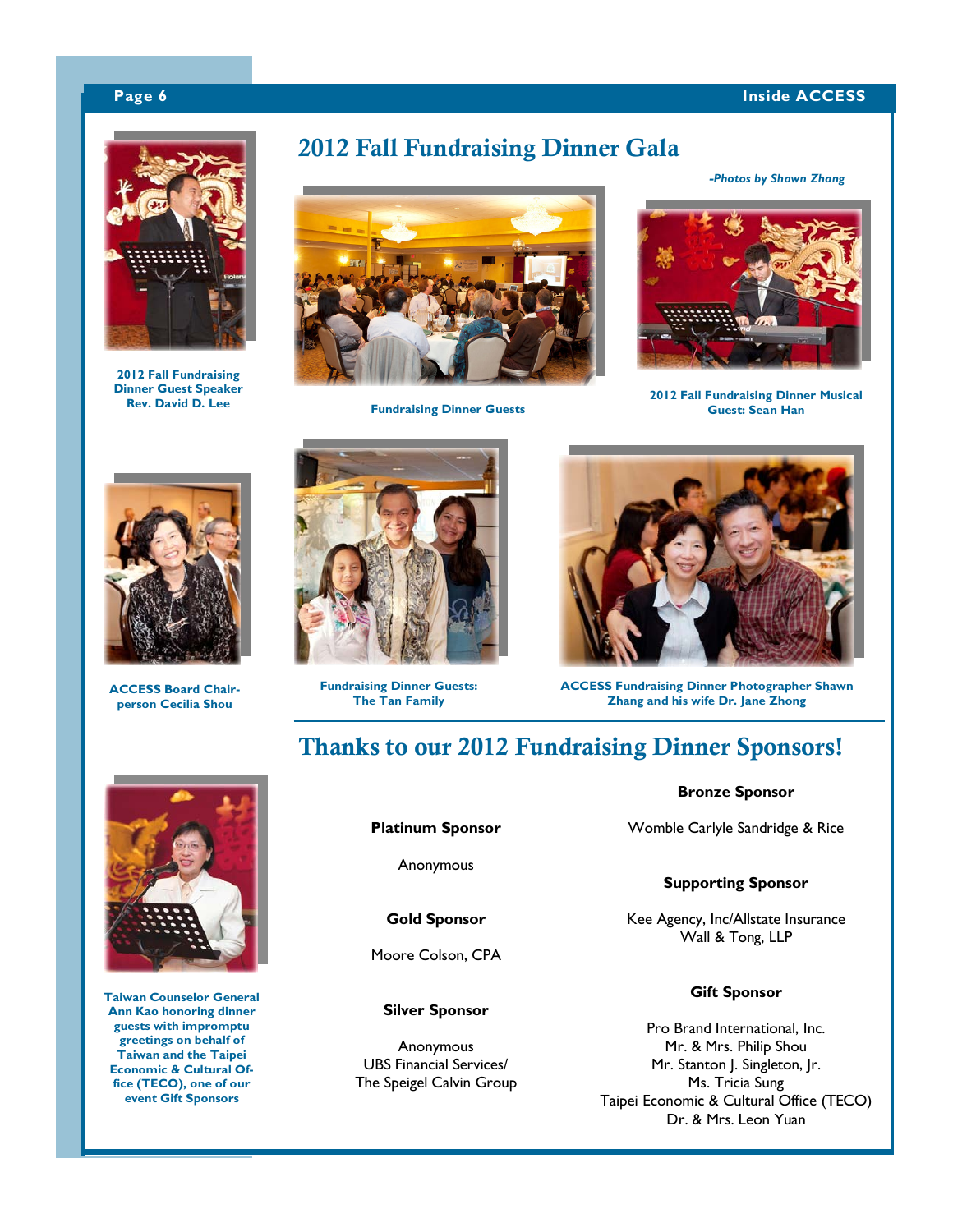# **ACCESS Staff Updates**

It is with a mixture of joy and sadness that we announce that our female Chinese bilingual counselor *Ruth Wu* left ACCESS at the end of January to take a Chinese church staff position in Houston. We are grateful for the time and service we shared together with her the last few years, and excited for her new ministry, but miss having her on our ACCESS staff.

We are still looking to recruit new counselors, especially Asian bilingual counselors, to join our staff in the near future. Please feel free to let us know of any potential candidates. This is the first time in our entire nine year history that we have not had a Chinese Bilingual Counselor on staff, and the need is critical as we continue to receive occasional requests for counseling in Chinese or both Chinese and English.

#### **Clinical & Admin (45.6%) ACCESS Donations Through eBay Giving Works**

 ${\mathsf A}$ sian Christian Counseling & Educational  ${\mathsf A}$ Seminar Services, Inc. (ACCESS) is now a registered non-profit organization with Pay-Pal Giving Fund (formerly known as MissionFish), which allows us to accept donations and raise funds through eBay Giving Works. Basically what this means is that we have visibility on eBay as a charitable organization to whom anyone can donate online as a straight cash donation or eBay sellers can donate part or all of their sales. We as an organization can also sell items on eBay for fundraising, so we are trying this on a trial basis to see what kind of response we may get.

Thanks to the donated items and volunteer time by Julie Wang, ACCESS has already begun to sell a few items. You can help us by buying any of our items or donating items for us to sell. If interested, please look up our eBay page at: http:// givingworks.ebay.com/charity-auctions/ charity/asian-christian-counselingeducational-seminar-services-inc-accessdba-access-inc/61039/ (or search for our organization under the "Search for Charities" box on the eBay Giving Works website at http://givingworks.ebay.com) and help spread the word for us about it our page as well!

If you would like to donate items for us to sell or have any questions, please email Julie at donations@asianchristiancounseling.org for more information or instructions. We ask for small and easy to ship items only.

donations to ACCESS, and are accepted on **April 30th, 2011** Donations are tax-deductible as in-kind a case-by-case basis at the discretion of ACCESS and it's volunteer direct seller. The following is a list of suggested items:

Collectibles—

- Coins
- Currency (U.S. or foreign, old or new)
- **Stamp Collections**
- Comic books
- Legos/Lego Sets
- Vintage Toys
- **Memorabilia**

Gift Cards (unused, unwanted credit ok)

Small Electronics (including old cell phones/smartphones)

Promotional Items (ie, extra items from buy one/get one free offers or other special buys)

We also welcome your suggestions on items to sell. Item donations are certainly not limited to this list of suggestions. If you have any "treasures" lying around the house or in your businesses that you don't need anymore and want to put them to good use, someone may be interested in buying them! Consider donating to our cause. Please also consider bidding on and buying items on our eBay page. All proceeds go to ACCESS. In the future, we may also add a link from our ACCESS website, especially if we decide to continue this fundraising avenue beyond our trial period.

**ACCESS Chinese Bilingual Counselor Ruth Wu, with ACCESS Advisory** 

**Board Member Dr. Edward Lai at our ACCCN parenting seminar on**